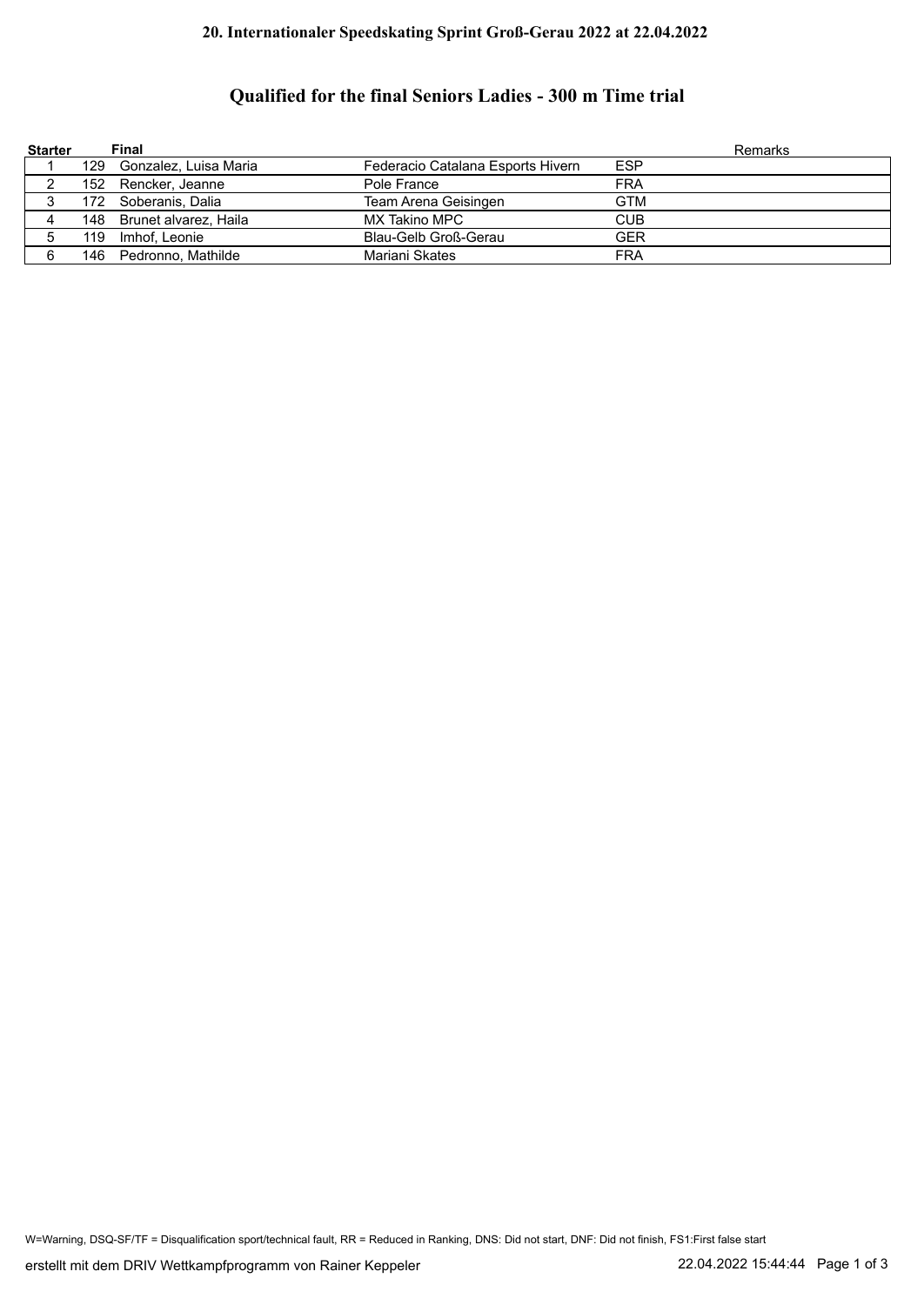## **Results qualification Seniors Ladies - 300 m Time trial**

Qualified for the Final: Rank 1-6 of each race

| <b>Results</b> | <b>Qualification1</b>                         |                                              |                              | Rank | Points/Time Remarks |
|----------------|-----------------------------------------------|----------------------------------------------|------------------------------|------|---------------------|
|                | 146 Pedronno, Mathilde                        | Mariani Skates                               | <b>FRA</b><br>1              |      | 26,139              |
|                | 119 Imhof, Leonie                             | Blau-Gelb Groß-Gerau                         | $\overline{c}$<br><b>GER</b> |      | 26,157              |
|                | 148 Brunet alvarez, Haila                     | MX Takino MPC                                | 3<br><b>CUB</b>              |      | 26,186              |
|                | 172 Soberanis, Dalia                          | Team Arena Geisingen                         | 4<br><b>GTM</b>              |      | 26,605              |
|                | 152 Rencker, Jeanne                           | Pole France                                  | 5<br><b>FRA</b>              |      | 26,703              |
|                | 129 Gonzalez, Luisa Maria                     | Federacio Catalana Esports                   | <b>ESP</b><br>6              |      | 26,772              |
|                | 173 Stoddard, Corinne                         | Team Arena Geisingen                         | $\overline{7}$<br><b>USA</b> |      | 26,852              |
|                | 150 Vanhoutte, Stien                          | NL Custom International                      | <b>BEL</b><br>8              |      | 26,908              |
|                | 124 Perez, Romina                             | Colo Colo                                    | 9<br><b>CHL</b>              |      | 26,912              |
|                | 120 Schimek, Laethisia                        | Blau-Gelb Groß-Gerau                         | <b>GER</b><br>10             |      | 26,937              |
|                | 156 Rueda, Gabriela                           | Powerslide Team                              | COL<br>11                    |      | 26,978              |
|                | 182 Castro, Kollin                            | Valle Oro Puro                               | COL<br>12                    |      | 27,089              |
|                | 127 Fraboulet, Manon                          | <b>EOSKATES World Team</b>                   | <b>FRA</b><br>13             |      | 27,167              |
|                | 184 Vanhoutte, Fran                           | Zwaantjes Rollerclub Zandvc                  | <b>BEL</b><br>14             |      | 27,303              |
|                | 139 Huerta, Carolina                          | Jalisco Elite Samurai                        | 15<br><b>MEX</b>             |      | 27,418              |
|                | 171 Gaiser, Larissa                           | Team Arena Geisingen                         | <b>GER</b><br>16             |      | 27,431              |
|                | 161 Luciani, Veronica                         | Rollerblade World Team                       | <b>ITA</b><br>17             |      | 27,542              |
|                | 122 Balanger, Pauline                         | <b>BOUGUENAIS</b>                            | <b>FRA</b><br>18             |      | 27,782              |
|                | 178 Gardi, Dominika                           | Team Arena Geisingen                         | <b>HUN</b><br>19             |      | 27,817              |
|                | 155 Moulis, Chloe                             | Pole France Roller                           | <b>FRA</b><br>20             |      | 27,841              |
|                | 143 Fajkusova, Marketa                        | <b>KSBM Praha</b>                            | CZE<br>21                    |      | 27,885              |
|                | 140 Huls, Fleur                               |                                              | <b>NED</b><br>22             |      | 27,947              |
|                |                                               | <b>KNSB Talent Team Noord</b>                | ECU<br>23                    |      |                     |
|                | 151 Vargas, Gabriela                          | <b>NL Custom International</b><br>RTC Midden |                              |      | 28,095              |
|                | 164 Van Ioon, Lianne                          |                                              | <b>NED</b><br>24             |      | 28,137              |
|                | 132 Rodgers, Kelsey                           | GTC2022 Bont USA Fast Fo                     | <b>USA</b><br>25             |      | 28,256              |
|                | 153 Thiebault, Leontine                       | Pole France Espoir BFC                       | <b>FRA</b><br>26             |      | 28,382              |
|                | 117 Widua, Chiara                             | RSV Blau-Weiß Gera - Aufba                   | <b>GER</b><br>27             |      | 28,535              |
|                | 159 Mariani, Pamela                           | Renegados                                    | <b>CHL</b><br>28             |      | 28,544              |
|                | 179 Hunyadi, Anna Laura                       | Tornado Team                                 | <b>HUN</b><br>29             |      | 29,059              |
|                | 134 Duque, Kayla                              | GTC2022 Team Florida / Evc USA               | 30                           |      | 29,096              |
|                | 142 Bohumska, Jana                            | <b>KSBM Praha</b>                            | <b>CZE</b><br>31             |      | 29,120              |
|                | 126 Modernell Sanchez, Ariadna                | CPV EL PRAT                                  | <b>ESP</b><br>32             |      | 29,146              |
|                | 118 Files, Laura                              | <b>Bayreuther Turnerschaft</b>               | <b>GER</b><br>33             |      | 29,255              |
|                | 144 Lokvencova, Andrea                        | <b>KSBM Praha</b>                            | <b>CZE</b><br>34             |      | 29,265              |
|                | 133 Orndorff, Erica                           | GTC2022 Kitlab Fastforward                   | <b>USA</b>                   | 35   | 29,271              |
|                | 180 Yakovleva, Jekatherina                    | TSSC Erfurt e.V.                             | <b>GER</b><br>36             |      | 29,412              |
|                | 160 Delhommais, Alicia                        | Rollerblade World Team                       | <b>FRA</b>                   | 37   | 29,475              |
|                | 177 Petry, Franziska                          | Team Redvil Racer / TSG Au GER               |                              | 38   | 29,521              |
|                | 121 Tenenbaum, Eugenia                        | Blau-Gelb Groß-Gerau                         | GER                          | 39   | 29,671              |
|                | 145 Noordergraaf, Nikki                       | <b>KTT Zuidwest Inline</b>                   | <b>NED</b><br>40             |      | 29,690              |
|                | 137 Korvasova, Lucie                          | <b>IN-LINE VESELi</b>                        | <b>CZE</b><br>41             |      | 29,873              |
|                | 166 Busser, Loes                              | Skeelerclub Oost Veluwe                      | 42<br>NED                    |      | 30,128              |
|                | 165 Mcinerney, Lucy                           | Skate13 Racing Team                          | <b>GBR</b>                   | 43   | 30,203              |
|                | 181 Carrero Lopez, Nagge Andreina Union Norte |                                              | COL<br>44                    |      | 30,277              |
|                | 125 Martinez Martin, Noelia                   | CPV EL PRAT                                  | <b>ESP</b>                   | 45   | 30,345 FS1          |
|                | 163 Sänger, Anna                              | RSV Blau-Weiß Gera                           | <b>GER</b><br>46             |      | 30,703              |
|                | 186 Genouw, Staci                             | Zwaantjes Rollerclub Zandvc                  | 47<br>Belgium                |      | 30,711              |
|                | 158 Tas, Sandrine                             | Powerslide Team                              | <b>BEL</b>                   | 48   | 31,967              |
|                | 167 Veenstra, Simone                          | Skeelervereniging IDS                        | NED                          | 49   | 32,195              |
|                | 157 Hofmann, Josie                            | Powerslide Team                              | <b>GER</b>                   |      | n.a.Sta.            |
|                | 149 Wong, Vanessa                             | MX Takino MPC                                | <b>HKG</b>                   |      | n.a.Sta.            |
|                | 128 Carreno, Ainoa                            | Federacio Catalana Esports                   | <b>ESP</b>                   |      | n.a.Sta.            |
|                | 162 Ulloa, Nicolle Denisse                    | <b>RPA</b>                                   | <b>CHL</b>                   |      | n.a.Sta.            |
|                | 141 Schenk, Sascha                            | <b>KNSB Talent Team Noord</b>                | <b>NED</b>                   |      | n.a.Sta.            |
|                | 136 Haugaard, Marie                           | Inline Team Denmark                          | <b>DEN</b>                   |      | n.a.Sta.            |
|                | 135 Van Der Meer, Bianca                      | <b>KNSB Talent Team Noord</b>                | <b>NED</b>                   |      | n.a.Sta.            |
|                | 123 Carreno Miranda, Camila Monse Colo Colo   |                                              | <b>CHL</b>                   |      | n.a.Sta.            |
|                | 183 Viveros, Johana                           | Valle Oro Puro                               | COL                          |      | n.a.Sta.            |
|                | 170 Veenstra, Lotte                           | Team A6.nl                                   | <b>NED</b>                   |      | n.a.Sta.            |
|                | 176 Vargas Espinoza, Javiera                  | Team Chile                                   | <b>CHL</b>                   |      | n.a.Sta.            |
|                | 116 Schübl, Hanna                             | RSV Blau-Weiß Gera - Aufba GER               |                              |      | n.a.Sta.            |

W=Warning, DSQ-SF/TF = Disqualification sport/technical fault, RR = Reduced in Ranking, DNS: Did not start, DNF: Did not finish, FS1:First false start